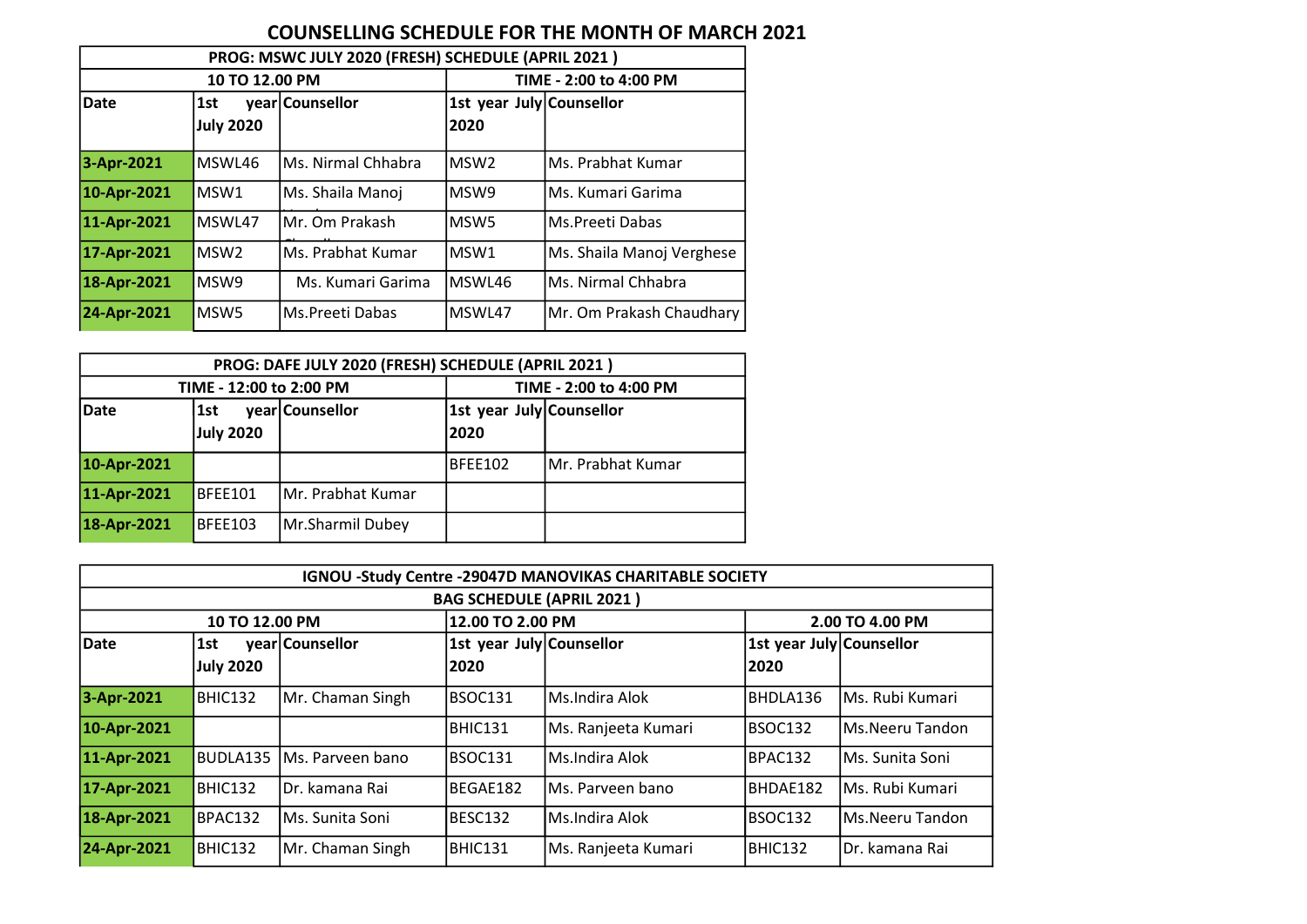|                                                   | IGNOU -Study Centre -29047D MANOVIKAS CHARITABLE SOCIETY |                 |  |  |                          |                  |  |                          |                 |
|---------------------------------------------------|----------------------------------------------------------|-----------------|--|--|--------------------------|------------------|--|--------------------------|-----------------|
|                                                   | BA (ECONOMICS HONOURS-FRESH) SCHEDULE (APRIL 2021)       |                 |  |  |                          |                  |  |                          |                 |
|                                                   | 12.00 TO 2.00 PM<br>2.00 TO 4.00 PM<br>10 TO 12.00 PM    |                 |  |  |                          |                  |  |                          |                 |
| Date                                              | 1st                                                      | year Counsellor |  |  | 1st year July Counsellor |                  |  | 1st year July Counsellor |                 |
|                                                   | <b>July 2020</b>                                         |                 |  |  | 2020                     |                  |  | 2020                     |                 |
|                                                   |                                                          |                 |  |  |                          |                  |  |                          |                 |
| 11-Apr-2021                                       |                                                          |                 |  |  |                          |                  |  | BSOG171                  | Ms.Neeru Tandon |
| 17-Apr-2021                                       |                                                          |                 |  |  | BEGAE182                 | Ms. Parveen bano |  | BHDAE182                 | Ms. Rubi Kumari |
| 18-Apr-2021<br>BECC103<br>Ashok<br>IMr.<br>Kumarl |                                                          |                 |  |  |                          |                  |  |                          |                 |
|                                                   |                                                          |                 |  |  |                          |                  |  |                          |                 |

|             | IGNOU -Study Centre -29047D MANOVIKAS CHARITABLE SOCIETY |                  |                          |                   |          |                          |  |  |  |
|-------------|----------------------------------------------------------|------------------|--------------------------|-------------------|----------|--------------------------|--|--|--|
|             | BA (ENGLISH HONOURS-FRESH) SCHEDULE (APRIL 2021)         |                  |                          |                   |          |                          |  |  |  |
|             | 12.00 TO 2.00 PM<br>10 TO 12.00 PM<br>2.00 TO 4.00 PM    |                  |                          |                   |          |                          |  |  |  |
| Date        | 1st                                                      | year Counsellor  | 1st year July Counsellor |                   |          | 1st year July Counsellor |  |  |  |
|             | July 2020                                                |                  | 2020                     |                   | 2020     |                          |  |  |  |
|             |                                                          |                  |                          |                   |          |                          |  |  |  |
| 11-Apr-2021 |                                                          |                  |                          |                   | IBSOG171 | Ms.Neeru Tandon          |  |  |  |
| 17-Apr-2021 |                                                          |                  | BEGAE182                 | IMs. Parveen bano |          |                          |  |  |  |
| 18-Apr-2021 | BEGC-103                                                 | Ms. Parveen bano |                          |                   |          |                          |  |  |  |
| 24-Apr-2021 |                                                          |                  | BGDG172                  | Ms.Indira Alok    |          |                          |  |  |  |

|                                                | IGNOU -Study Centre -29047D MANOVIKAS CHARITABLE SOCIETY |                  |                                  |                  |                                   |                         |  |  |  |
|------------------------------------------------|----------------------------------------------------------|------------------|----------------------------------|------------------|-----------------------------------|-------------------------|--|--|--|
| BA (HINDI HONOURS-FRESH) SCHEDULE (APRIL 2021) |                                                          |                  |                                  |                  |                                   |                         |  |  |  |
|                                                | 12.00 TO 2.00 PM<br>2.00 TO 4.00 PM<br>10 TO 12.00 PM    |                  |                                  |                  |                                   |                         |  |  |  |
| Date                                           | 1st<br><b>July 2020</b>                                  | year Counsellor  | 1st year July Counsellor<br>2020 |                  | 1st year July Counsellor<br> 2020 |                         |  |  |  |
| 11-Apr-2021                                    | BHDC-103                                                 | lMs. Rubi Kumari |                                  |                  | BSOG171                           | Ms.Neeru Tandon         |  |  |  |
| 17-Apr-2021                                    |                                                          |                  | BEGAE182                         | Ms. Parveen bano | BHDAE182                          | <b>IMs. Rubi Kumari</b> |  |  |  |
| 24-Apr-2021                                    |                                                          |                  | BGDG172                          | Ms.Indira Alok   |                                   |                         |  |  |  |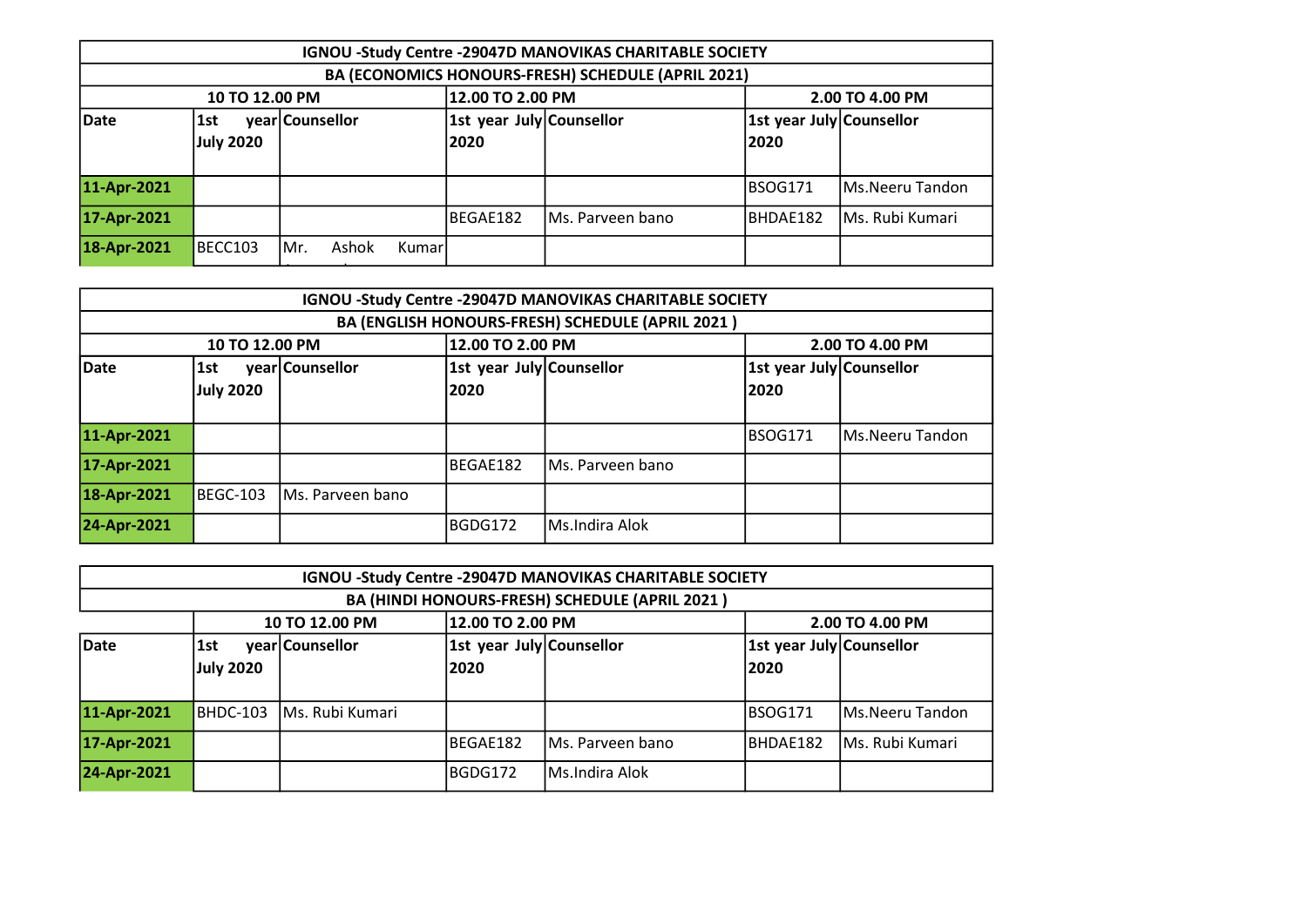|             | IGNOU -Study Centre -29047D MANOVIKAS CHARITABLE SOCIETY |                     |                                                              |                   |                                                              |                  |  |  |  |
|-------------|----------------------------------------------------------|---------------------|--------------------------------------------------------------|-------------------|--------------------------------------------------------------|------------------|--|--|--|
|             | BA (HISTORY HONOURS-FRESH) SCHEDULE (APRIL 2021)         |                     |                                                              |                   |                                                              |                  |  |  |  |
|             | 12.00 TO 2.00 PM<br>10 TO 12.00 PM<br>2.00 TO 4.00 PM    |                     |                                                              |                   |                                                              |                  |  |  |  |
| Date        | 1st<br>محمحہ                                             | year Counsellor     | 1st year July Counsellor<br>$\mathbf{a}\mathbf{a}\mathbf{a}$ |                   | 1st year July Counsellor<br>$\mathbf{a}\mathbf{a}\mathbf{a}$ |                  |  |  |  |
| 3-Apr-2021  | <b>BHIC-103</b>                                          | Ms. Ranjeeta Kumari |                                                              |                   |                                                              |                  |  |  |  |
| 11-Apr-2021 |                                                          |                     |                                                              |                   | BSOG171                                                      | lMs.Neeru Tandon |  |  |  |
| 17-Apr-2021 |                                                          |                     | BEGAE182                                                     | IMs. Parveen bano | BHDAE182                                                     | Ms. Rubi Kumari  |  |  |  |
| 18-Apr-2021 | BHIC104                                                  | IDr. kamana Rai     |                                                              |                   |                                                              |                  |  |  |  |
| 24-Apr-2021 |                                                          |                     | BGDG172                                                      | Ms.Indira Alok    |                                                              |                  |  |  |  |

| IGNOU -Study Centre -29047D MANOVIKAS CHARITABLE SOCIETY       |                  |                 |                                  |                  |                                   |                         |  |  |
|----------------------------------------------------------------|------------------|-----------------|----------------------------------|------------------|-----------------------------------|-------------------------|--|--|
| BA (PUBLIC ADMINISTRATION HONOURS-FRESH) SCHEDULE (APRIL 2021) |                  |                 |                                  |                  |                                   |                         |  |  |
| 12.00 TO 2.00 PM<br>10 TO 12.00 PM<br>2.00 TO 4.00 PM          |                  |                 |                                  |                  |                                   |                         |  |  |
| Date                                                           | 1st<br>July 2020 | year Counsellor | 1st year July Counsellor<br>2020 |                  | 1st year July Counsellor<br> 2020 |                         |  |  |
| 11-Apr-2021                                                    | BPAC-102         | Ms. Sunita Soni |                                  |                  |                                   |                         |  |  |
| 17-Apr-2021                                                    |                  |                 | BEGAE182                         | Ms. Parveen bano | BHDAE182                          | <b>IMs. Rubi Kumari</b> |  |  |
| 18-Apr-2021                                                    |                  |                 |                                  |                  |                                   |                         |  |  |
| 24-Apr-2021                                                    |                  |                 | BGDG172                          | Ms.Indira Alok   |                                   |                         |  |  |

|                                             | IGNOU -Study Centre -29047D MANOVIKAS CHARITABLE SOCIETY   |  |                                  |                  |                                   |                 |  |  |
|---------------------------------------------|------------------------------------------------------------|--|----------------------------------|------------------|-----------------------------------|-----------------|--|--|
|                                             | BA (POLITICAL SCIENCE HONOURS-FRESH) SCHEDULE (APRIL 2021) |  |                                  |                  |                                   |                 |  |  |
|                                             | 12.00 TO 2.00 PM<br>2.00 TO 4.00 PM<br>10 TO 12.00 PM      |  |                                  |                  |                                   |                 |  |  |
| Date<br>year Counsellor<br>1st<br>July 2020 |                                                            |  | 1st year July Counsellor<br>2020 |                  | 1st year July Counsellor<br> 2020 |                 |  |  |
| 11-Apr-2021                                 |                                                            |  |                                  |                  | IBSOG171                          | Ms.Neeru Tandon |  |  |
| 17-Apr-2021                                 |                                                            |  | BEGAE182                         | Ms. Parveen bano | BHDAE182                          | Ms. Rubi Kumari |  |  |
| 24-Apr-2021                                 |                                                            |  | BGDG172                          | Ms.Indira Alok   |                                   |                 |  |  |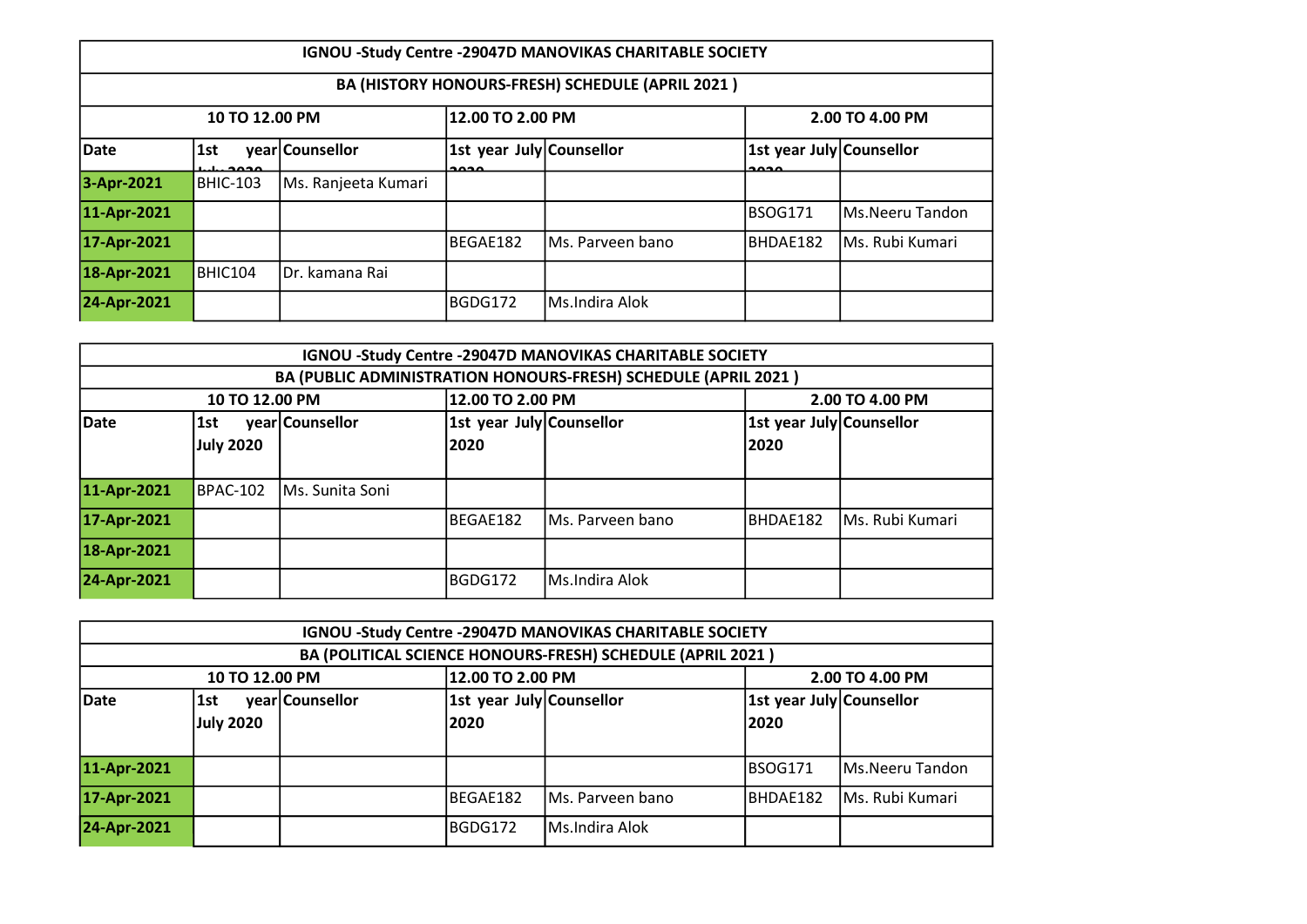|                                                       | IGNOU -Study Centre -29047D MANOVIKAS CHARITABLE SOCIETY |                             |                          |                   |          |                          |  |  |  |
|-------------------------------------------------------|----------------------------------------------------------|-----------------------------|--------------------------|-------------------|----------|--------------------------|--|--|--|
| BA (SOCIOLOGY HONOURS-FRESH) SCHEDULE (APRIL 2021)    |                                                          |                             |                          |                   |          |                          |  |  |  |
| 12.00 TO 2.00 PM<br>2.00 TO 4.00 PM<br>10 TO 12.00 PM |                                                          |                             |                          |                   |          |                          |  |  |  |
| Date                                                  | 1st                                                      | year Counsellor             | 1st year July Counsellor |                   |          | 1st year July Counsellor |  |  |  |
|                                                       | <b>July 2020</b>                                         |                             | 2020                     |                   | 2020     |                          |  |  |  |
|                                                       |                                                          |                             |                          |                   |          |                          |  |  |  |
| 3-Apr-2021                                            |                                                          |                             | BSOC102                  | Ms.Neeru Tandon   |          |                          |  |  |  |
| 11-Apr-2021                                           | BSOC101                                                  | lMs.Indira Alok             |                          |                   |          |                          |  |  |  |
| 17-Apr-2021                                           | BSOC-104                                                 | Maheshwari BEGAE182<br>lMs. |                          | IMs. Parveen bano | BHDAE182 | Ms. Rubi Kumari          |  |  |  |
| 24-Apr-2021                                           | BSOC-104                                                 | Maheshwari BGDG172<br>Ms.   |                          | Ms.Indira Alok    |          |                          |  |  |  |
|                                                       |                                                          |                             |                          |                   |          |                          |  |  |  |

| <b>IGNOU -Study Centre -29047D MANOVIKAS CHARITABLE SOCIETY</b> |           |                    |                  |                          |  |  |  |  |
|-----------------------------------------------------------------|-----------|--------------------|------------------|--------------------------|--|--|--|--|
| PROG: MSWC2 JULY 2020 (RR) SCHEDULE (APRIL 2021)                |           |                    |                  |                          |  |  |  |  |
|                                                                 |           | 10 TO 12.00 PM     |                  | TIME - 2:00 to 4:00 PM   |  |  |  |  |
| <b>Date</b>                                                     | l2nd      | year Counsellor    | 2nd<br>year      | <b>Counsellor</b>        |  |  |  |  |
|                                                                 | July 2020 |                    | <b>July 2020</b> |                          |  |  |  |  |
| 3-Apr-2021                                                      | MSWL-48   | Mr. Om Prakash     | MSW14            | Mr. Sharmil Dubey        |  |  |  |  |
| 10-Apr-2021                                                     | MSW16     | Ms. Nirmal Chhabra |                  |                          |  |  |  |  |
| 11-Apr-2021                                                     | MSWL-49   | Mr. Sharmil Dubey  |                  |                          |  |  |  |  |
| 17-Apr-2021                                                     |           |                    | MSW12            | Ms. Nirmal Chhabra       |  |  |  |  |
| 18-Apr-2021                                                     |           |                    | MSWL-48          | Mr. Om Prakash Chaudhary |  |  |  |  |
| 24-Apr-2021                                                     |           |                    | MSW15            | Ms. Parveen Bano         |  |  |  |  |